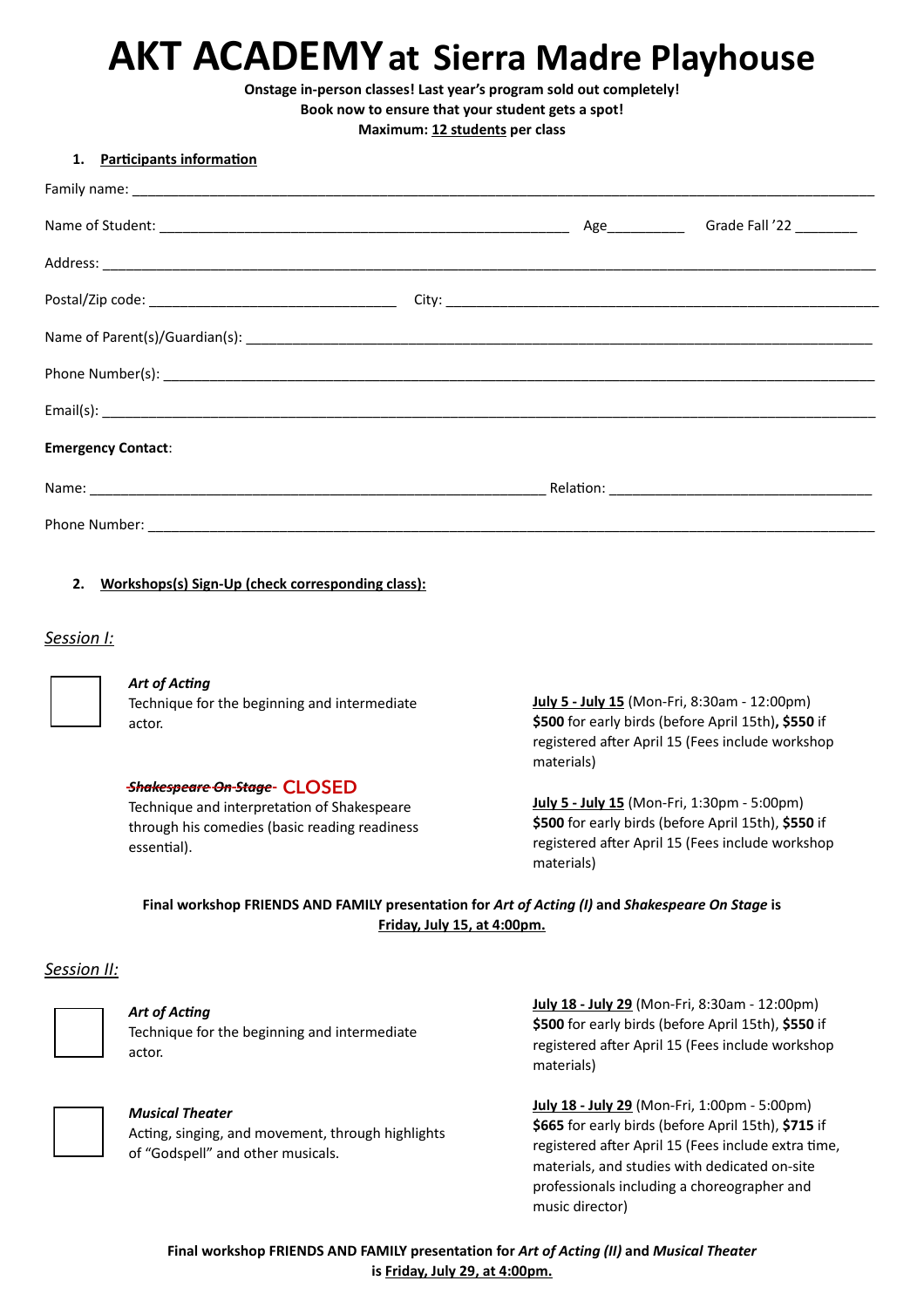**To reserve your spot in any class, a non-refundable \$150.00 deposit is required and these completed forms. The \$150 deposit will be deducted from full class cost. PLEASE NOTE: Forms delivered or dropped off may not be accounted for in time. M.O., Cashier's** and **Regular Checks, Venmo,** and **Zelle** accepted. Tuition to be payed in full by start of class. **PLEASE NOTE - NO CASH TRANSACTIONS ACCEPTED.**

**All checks** are to be made payable to: **InterAKT Education** 

Please mail check/money order with completed & signed registration to: **InterAKT Education 1025 N. Vinedo Ave. Pasadena, CA 91107 Venmo: @Alison-Kalmus**

**Zelle Information: 626-840-0792 / alison.kalmus@sierramadreplayhouse.org Please email** a copy of Venmo or Zelle confirmation of deposit payment to: **alison.kalmus@sierramadreplayhouse.org**

### **DISCOUNTS:**

- **-** If *siblings* sign up for **one class** together, a 5% discount will be deducted from the final cost.
- **-** If *siblings* sign up for **two or more** classes together, a 10% discount will be deducted from the final cost.
- **-** If *one child* signs up for **two classes**, a 5% discount will be deducted from the final cost.
- **-** If *one child* signs up for **three or more** classes, a 10% discount will be deducted from the final cost.

### **CANCELLATIONS AND REFUNDS:**

- If cancelling before first class, a refunded tuition minus the \$150.00 deposit will be paid. After the first class, there will be no refunds.

*I agree that, by signing this form, I am enrolling my child into the AKT Academy @ Sierra Madre Playhouse (DBA InterAKT Education), and that all information contained above is accepted, true, correct, and current.*

Parent/Guardian Signature:

**DRESS CODE:** Wear comfortable clothing allowing for agility in dusty space and safety. **No flip-flops or dangling jewelry!**

**LUNCH:** Only students who attend ALL DAY may bring lunch to have at the Playhouse with Mrs. Kalmus.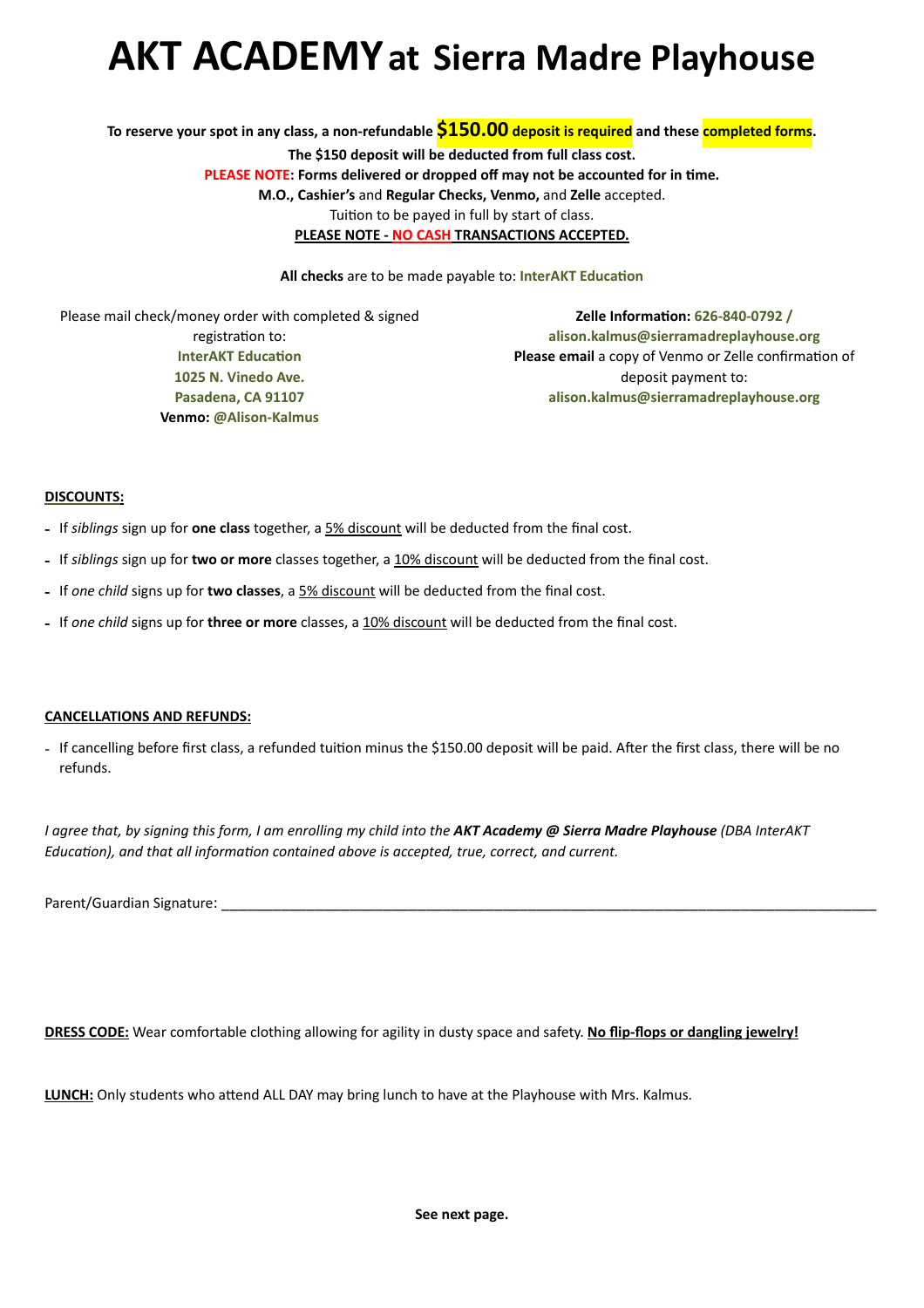**Drop Off and Pick Up:**

\_\_\_\_\_\_\_\_\_\_\_\_\_\_\_\_\_\_\_\_\_\_\_\_\_\_\_\_\_\_\_\_\_\_\_\_\_\_\_\_\_\_\_\_\_\_\_\_\_\_\_\_\_

Child's Name:

Please list all persons authorized to pick up your child. A form of ID must be presented.

| . .      |  |
|----------|--|
| <u>.</u> |  |
| ັ        |  |

## **Allergies:**

\_\_\_\_\_\_\_\_\_\_\_\_\_\_\_\_\_\_\_\_\_\_\_\_\_\_\_\_\_\_\_\_\_\_\_\_\_\_\_\_\_\_\_\_\_\_\_\_\_\_\_\_\_\_\_\_\_\_\_\_\_\_\_\_\_\_\_\_\_\_\_\_\_\_\_\_\_\_\_\_\_\_\_\_\_\_\_\_\_\_\_\_\_\_\_\_\_\_\_\_\_\_\_\_\_\_\_ \_\_\_\_\_\_\_\_\_\_\_\_\_\_\_\_\_\_\_\_\_\_\_\_\_\_\_\_\_\_\_\_\_\_\_\_\_\_\_\_\_\_\_\_\_\_\_\_\_\_\_\_\_\_\_\_\_\_\_\_\_\_\_\_\_\_\_\_\_\_\_\_\_\_\_\_\_\_\_\_\_\_\_\_\_\_\_\_\_\_\_\_\_\_\_\_\_\_\_\_\_\_\_\_\_\_\_ \_\_\_\_\_\_\_\_\_\_\_\_\_\_\_\_\_\_\_\_\_\_\_\_\_\_\_\_\_\_\_\_\_\_\_\_\_\_\_\_\_\_\_\_\_\_\_\_\_\_\_\_\_\_\_\_\_\_\_\_\_\_\_\_\_\_\_\_\_\_\_\_\_\_\_\_\_\_\_\_\_\_\_\_\_\_\_\_\_\_\_\_\_\_\_\_\_\_\_\_\_\_\_\_\_\_\_

Please list any allergies or medical conditions your child has:

## **COVID-19 Protocols:**

The entire staff and faculty of the Sierra Madre Playhouse have been fully vaccinated and undergo regular bi-weekly COVID-19 testing.

## **What We Require:**

Masks must always be worn for anyone entering the theater.

Proof of COVID-19 vaccination\* will be required for all students ages five and up.

- Proof of vaccination must be emailed to [alison.kalmus@sierramadreplayhouse.org](mailto:alison.kalmus@sierramadreplayhouse.org) before start of session, or student will not be able to join the class.
- \*Exception: If student is not vaccinated due to religious or health reasons, please let us know in an email with verification ([alison.kalmus@sierramadreplayhouse.org](mailto:alison.kalmus@sierramadreplayhouse.org)).

### **Classroom Rules:**

- No parents/guardians will be allowed to stay in the building while classes/camps are in session unless for the Friends and Family presentation or by special arrangement with Mrs. Kalmus.
- Sharing of food/water/shoes/phones will not be allowed.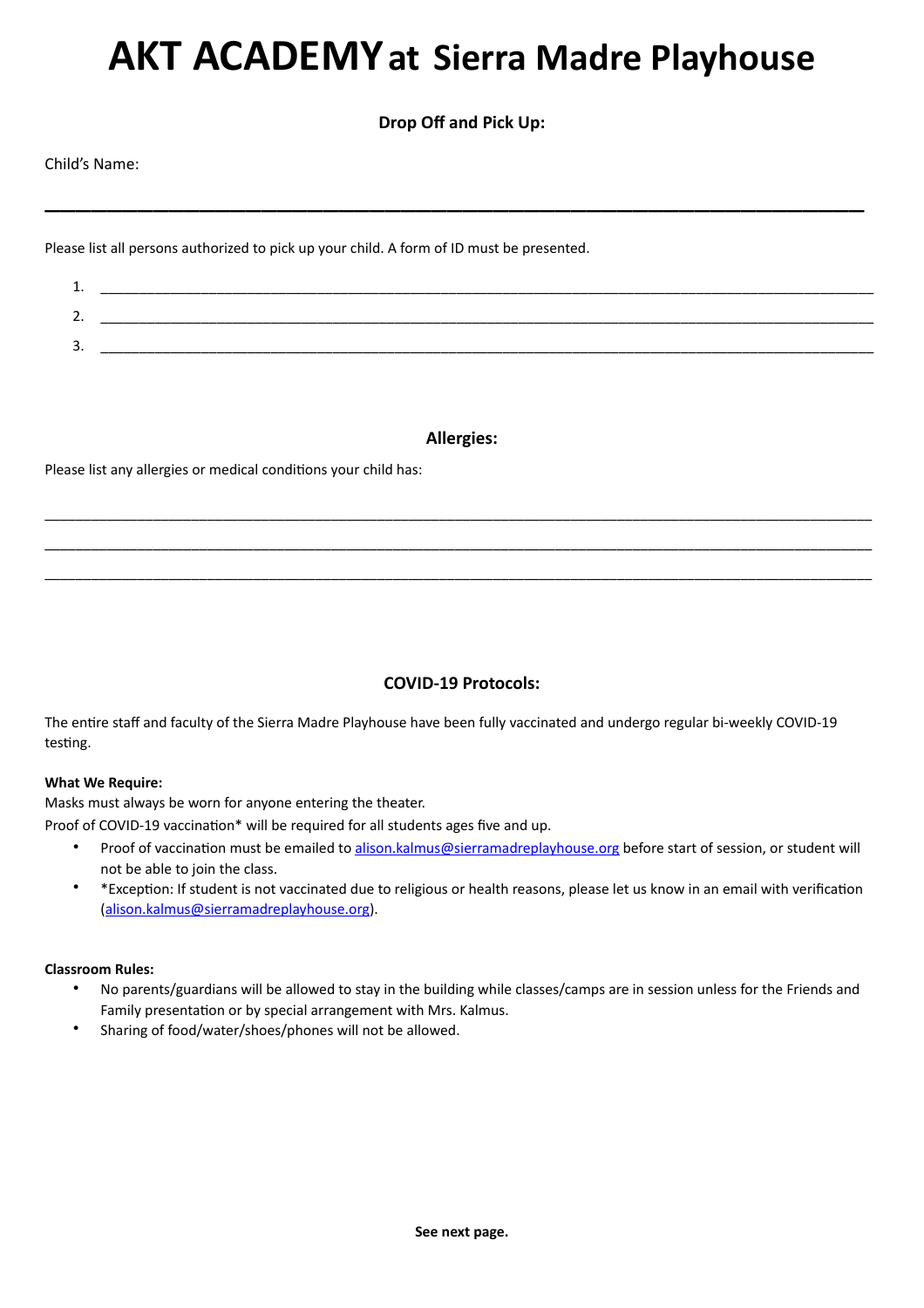## **Sierra Madre Playhouse Student Behavior Contract**

### Dear Parent,

It is important that you take the time to read this contract with your child so you both understand the behavior expected at the Sierra Madre Playhouse workshops. We want to ensure a great experience. We ask that you read the following with great care, then sign and return it to the Sierra Madre Playhouse along with all the other workshop forms due at registration.

I \_\_\_\_\_\_\_\_\_\_\_\_\_\_\_\_\_\_\_\_\_\_\_\_\_\_\_\_\_\_\_\_\_\_\_ (Child's Name), agree to the following terms:

- 1) I will assume responsibility for my actions.
- 2) I will participate to the best of my ability in all activities.
- 3) I will be respectful to all adults, fellow students and surroundings.
- 4) I will respect the rights of fellow students and not be disruptive.
- 5) I will avoid conflicts with my peers, especially fighting or threats.
- 6) I will adhere to all rules of the Sierra Madre Playhouse and the Sierra Madre Playhouse workshop that I am attending, including but not limited to the following:
	- Any act of vandalism, destruction of property or misuse of facilities.
	- Parents will be liable for payment to replace or repair damages.
	- Possession and or consumption of alcoholic beverages, cigarettes, or other smoking materials are not allowed.
	- Illegal drugs and all weapons are strictly prohibited.
	- Theft or activities that endanger the health and safety of you or others are not allowed.

Under the terms of this agreement, offenses may be dealt with in the following manner:

- Call home to parents
- Teacher/Student Conference
- Dismissal from AKT workshop at parents' expense. **No refunds** will be made in this circumstance.

## **Photography Release**

I hereby give the Sierra Madre Playhouse the absolute and irrevocable right and permission, with respect to the photographs that have been taken of me or in which I may be included with others:

- a) To copyright the same in Sierra Madre Playhouse's name or any other name that Sierra Madre Playhouse may choose.
- b) To use, re-use, publish, and re-publish the same in whole or in part, individually or in conjunction with other photographs, or in any medium and for any purpose whatsoever, including (but not by way of limitation) illustration, promotion, and advertising and trade, television and multimedia.
- c) To use my name in conjunction therewith if Sierra Madre Playhouse chooses.

I hereby release and discharge Sierra Madre Playhouse from any and all claims and demands arising out of or in connection with the use of the photographs, including all claims for libel. This authorization and release shall also ensure the benefit of the legal representatives, licensees, and assigns of Sierra Madre Playhouse.

### *I have read, understand, and agree to the Sierra Madre Playhouse Student Behavior Contract and photography release.*

Student Signature:

Parent/Guardian Signature: \_\_\_\_\_\_\_\_\_\_\_\_\_\_\_\_\_\_\_\_\_\_\_\_\_\_\_\_\_\_\_\_\_\_\_\_\_\_\_\_\_\_\_\_\_\_\_\_\_\_\_\_\_\_\_\_\_\_\_\_\_\_\_\_\_\_\_\_\_\_\_\_\_\_\_\_\_\_\_\_\_\_\_\_\_